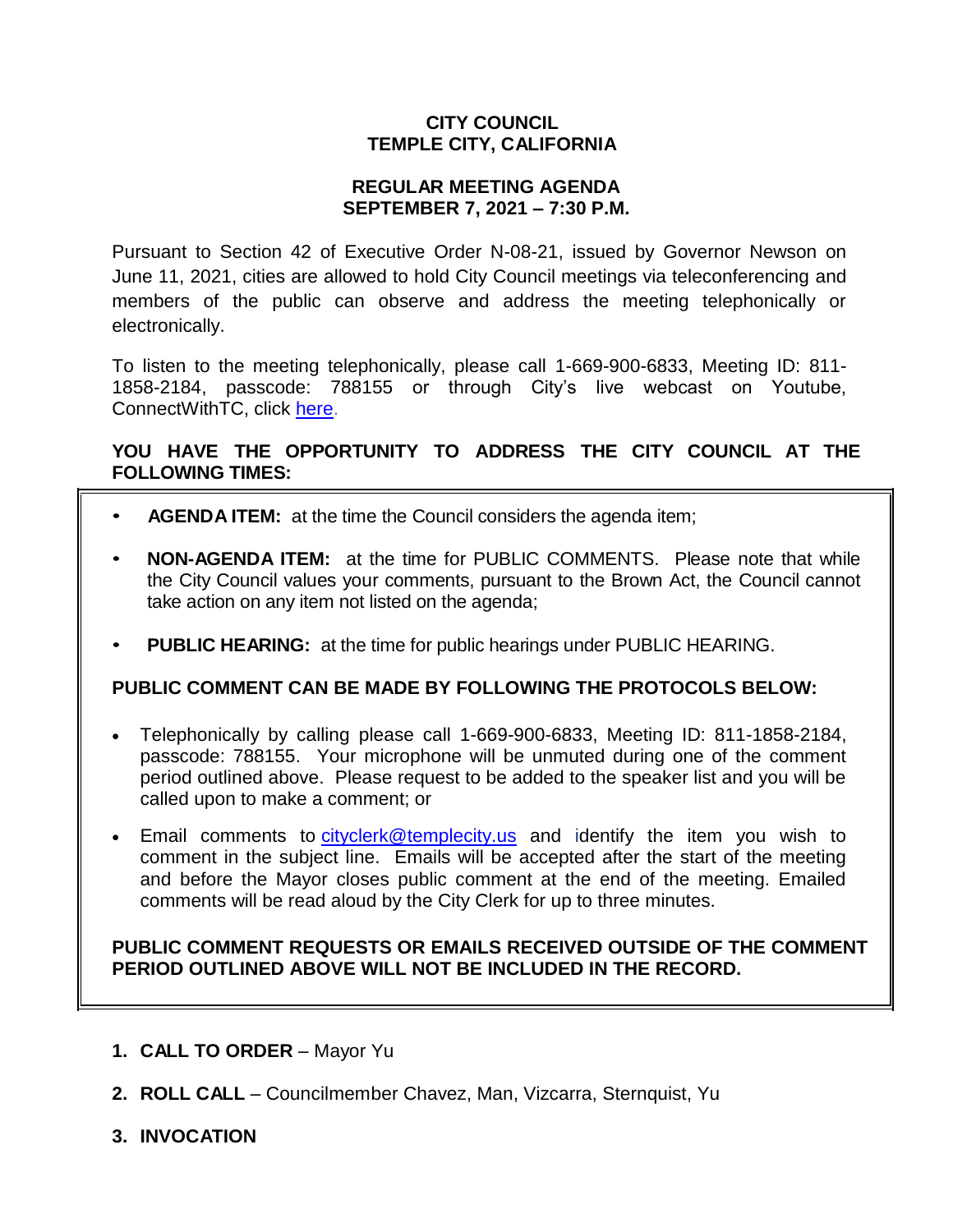City Council Agenda September 7, 2021 Page 2 of 7

## **4. PLEDGE OF ALLEGIANCE**

# **5. CEREMONIAL MATTERS – PRESENTATIONS**

- A. ATHENS MATERIAL RECOVERY FACILITY YOUTH COMMITTEE TOUR
- B. INTRODUCTION OF YOUTH COMMITTEE
- C. UPDATE ON TRASH RECYCLING TRANSITION

# **6. PUBLIC COMMENTS ON ITEMS NOT LISTED ON THE AGENDA**

The City Council will now hear public comments regarding items **not listed** on the agenda. The procedure to address the City Council is highlighted on the first page of this agenda. This section is limited to 30 minutes total.

### **7. CONSENT CALENDAR**

All Consent Calendar items may be approved in a single motion as recommended unless removed for further discussion. If members of the City Council or persons in the audience wish to discuss any matters listed on the Consent Calendar, please address them at this time.

Recommendation: Approve Items A through J per recommendations.

### [A. APPROVAL OF MINUTES](https://www.ci.temple-city.ca.us/DocumentCenter/View/16691/7A_CCM---2021-08-17)

The City Council is requested to review and approve the Minutes of the Regular City Council Meeting of August 17, 2021.

Recommendation: Approve.

### [B. TRANSPORTATION AND PUBLIC SAFETY COMMISSION MEETING ACTION](https://www.ci.temple-city.ca.us/DocumentCenter/View/16692/7B_2021-09-07-Transportation-and-Public-Safety-Commission-Actions_v2)

The City Council is requested to receive and file the actions of the Transportation and Public Safety Commission Regular Meetings of March 11 and October 14, 2020 and July 28, 2021.

Recommendation: Receive and file.

### C. [LEAGUE OF CALIFORNIA CITIES ANNUAL CONFERENCE RESOLUTIONS](https://www.ci.temple-city.ca.us/DocumentCenter/View/16693/7C_Annual-League-of-California-Cities-Conference-Resolutions-2021_Staff-Report-w-attachment)

At its annual business meeting, the League adopts policy resolutions on issues of statewide importance that have direct bearing on municipal affairs and are of broad municipal interest. This year's General Assembly and business meeting will be held in Sacramento on Friday, September 24. The City Council is requested to approve the City's voting delegate and alternate to use their discretion to vote on the proposed resolutions.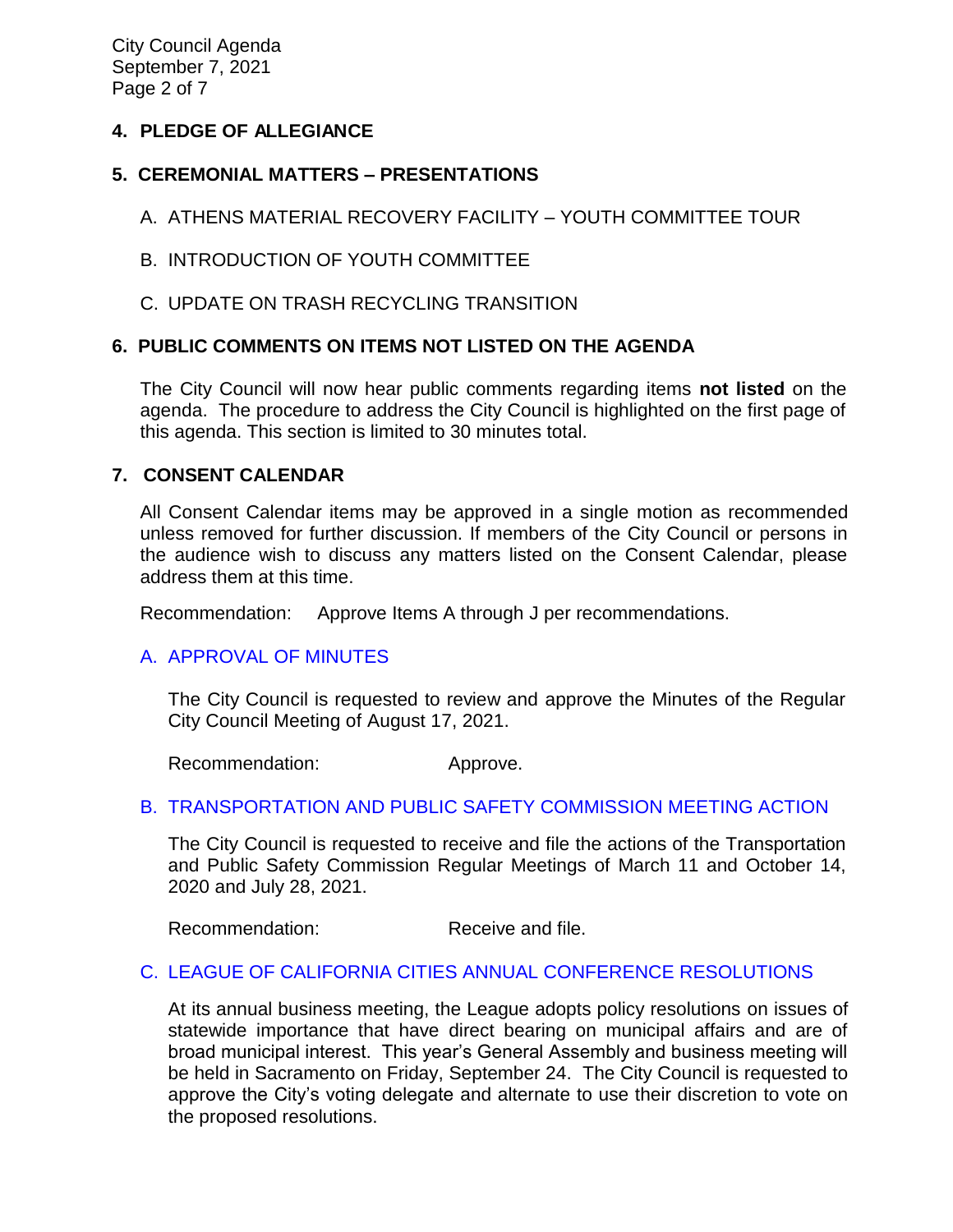Recommendation: Receive and file the League of California Cities annual resolution and approve Mayor Yu as a voting alternate to use his discretion to vote on the proposed resolutions.

### D. TEMPLE CITY EXPRESS [LIBRARY LEASE EXTENSION](https://www.ci.temple-city.ca.us/DocumentCenter/View/16694/7D_Express-Library-Lease_Staff-Report)

County notified City staff that the Temple City Library renovation and expansion project completion date would be delayed for various reasons. The County requested a six-month extension to the current lease.

Recommendation:

- 1. Approve a six-month extension to the lease agreement between the City of Temple City and the Los Angeles County; and
- 2. Authorize the City Manager to execute the First Amendment to the lease agreement.

## E. [APPROVAL OF CONSULTANT SERVICES AGREEMENT WITH RRM DESIGN](https://www.ci.temple-city.ca.us/DocumentCenter/View/16695/7E_Architectural-Review-Services_Staff-Report-2021-w-attachment)  [GROUP FOR ARCHITECTURAL REVIEW SERVICES](https://www.ci.temple-city.ca.us/DocumentCenter/View/16695/7E_Architectural-Review-Services_Staff-Report-2021-w-attachment)

The goal of seeking architectural review services is to continuously promote high quality projects. The City Council is requested to review and approve the Consultant Services Agreement with RRM Design Group.

Recommendation:

- 1. Review and approve the Consultant Services Agreement (Attachment "A") with RRM Design Group. The Agreement is based on a term of five years (with an initial three-year term and an automatic renewal for up to two more years), and an annual budget not to exceed \$15,000 with a total not to exceed \$75,000; and
- 2. Authorize the City Manager to execute the agreement with RRM Design Group.

### F. [FIRST AMENDMENT TO AGREEMENT WITH WEST COAST ARBORIST, INC.](https://www.ci.temple-city.ca.us/DocumentCenter/View/16696/7F_WCA_Staff-Report_First-Amendment-to-Agreement-w-attachments)  [FOR TREE MAINTENANCE SERVICES](https://www.ci.temple-city.ca.us/DocumentCenter/View/16696/7F_WCA_Staff-Report_First-Amendment-to-Agreement-w-attachments)

The City Council is requested to extend its agreement with the West Coast Arborists until June 30, 2023.

Recommendation: Authorize the City Manager to execute a first amendment to the agreement with West Coast Arborist, Inc. (WCA) for tree maintenance services.

G. [APPROVAL OF AGREEMENT WITH ALL CITY MANAGEMENT SERVICES FOR](https://www.ci.temple-city.ca.us/DocumentCenter/View/16697/7G_All-City-Management-Services_Staff-Report_v2-w-attachment)  [CROSSING GUARD SERVICES](https://www.ci.temple-city.ca.us/DocumentCenter/View/16697/7G_All-City-Management-Services_Staff-Report_v2-w-attachment)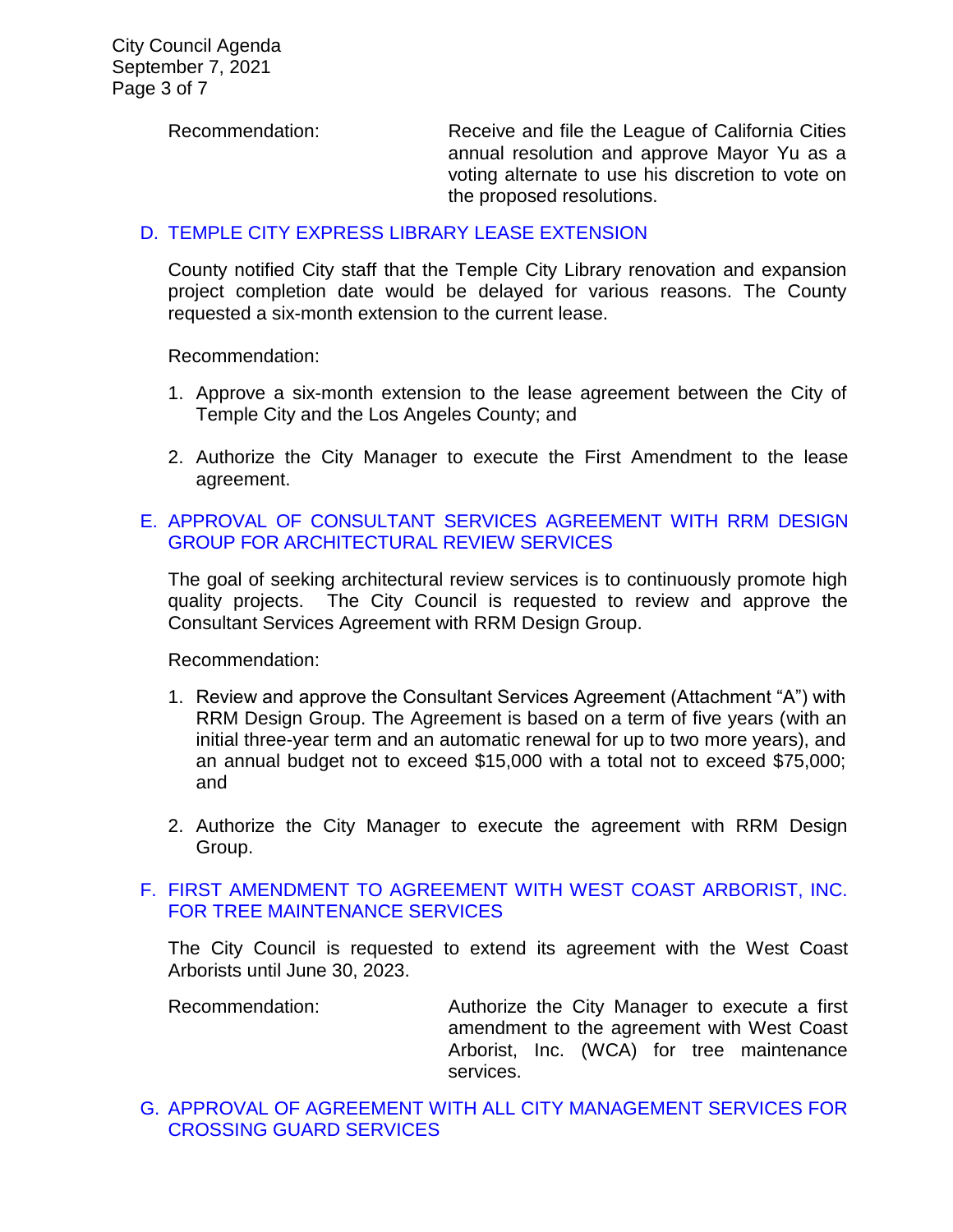City Council Agenda September 7, 2021 Page 4 of 7

> During the COVID-19 Pandemic, crossing guard services at various school crossing locations throughout the City were suspended as students were attending virtual instruction. City Council is requested to approve the agreement to reinstate crossing guard services with ACMS for the 2021-2022 school year.

Recommendation:

- 1. Approve the agreement with All City Management Services (ACMS) for crossing guard services for Fiscal Year (FY) 2021-22 (Attachment "A"); and
- 2. Authorize the City Manager to execute the agreement.

#### H. [PETTY CASH REPORT](https://www.ci.temple-city.ca.us/DocumentCenter/View/16698/7H_Petty-Cash-Report-9-7-21)

The City Council is requested to receive and file the Petty Cash Report.

Recommendation: Receive and file.

I. [ADOPTION OF RESOLUTION NO. 21-5550 APPROVING PAYMENT OF BILLS](https://www.ci.temple-city.ca.us/DocumentCenter/View/16699/7I_Warrant-Register-90721-FY2021)  [FOR FISCAL YEAR 2020-21](https://www.ci.temple-city.ca.us/DocumentCenter/View/16699/7I_Warrant-Register-90721-FY2021) 

The City Council is requested to adopt Resolution No. 21-5550 authorizing the payment of bills.

Recommendation: Adopt Resolution No. 21-5550.

J. [ADOPTION OF RESOLUTION NO. 21-5551 APPROVING PAYMENT OF BILLS](https://www.ci.temple-city.ca.us/DocumentCenter/View/16700/7J_Warrant-Register-90721-FY2122)  [FOR FISCAL YEAR 2021-22](https://www.ci.temple-city.ca.us/DocumentCenter/View/16700/7J_Warrant-Register-90721-FY2122)

The City Council is requested to adopt Resolution No. 21-5551 authorizing the payment of bills.

Recommendation: Adopt Resolution No. 21-5551.

#### **8. PUBLIC HEARING**

### A. [COMMUNITY DEVELOPMENT BLOCK GRANT PROGRAM SUBSTANTIAL](https://www.ci.temple-city.ca.us/DocumentCenter/View/16701/8A_CDBG_Staff-Report-CDBG-Program-Amendments-w-attachment)  [AMENDMENTS FOR FY 2021-2022](https://www.ci.temple-city.ca.us/DocumentCenter/View/16701/8A_CDBG_Staff-Report-CDBG-Program-Amendments-w-attachment)

The City has unallocated Community Development Block Grant (CDBG) funds carried over from Fiscal Year 2020-21 and housing rehabilitation loans paid back to the City. The City Council is requested to consider amendments to the CDBG program allocations for FY 2021-22.

Presenter: Associate Planner

Recommendation: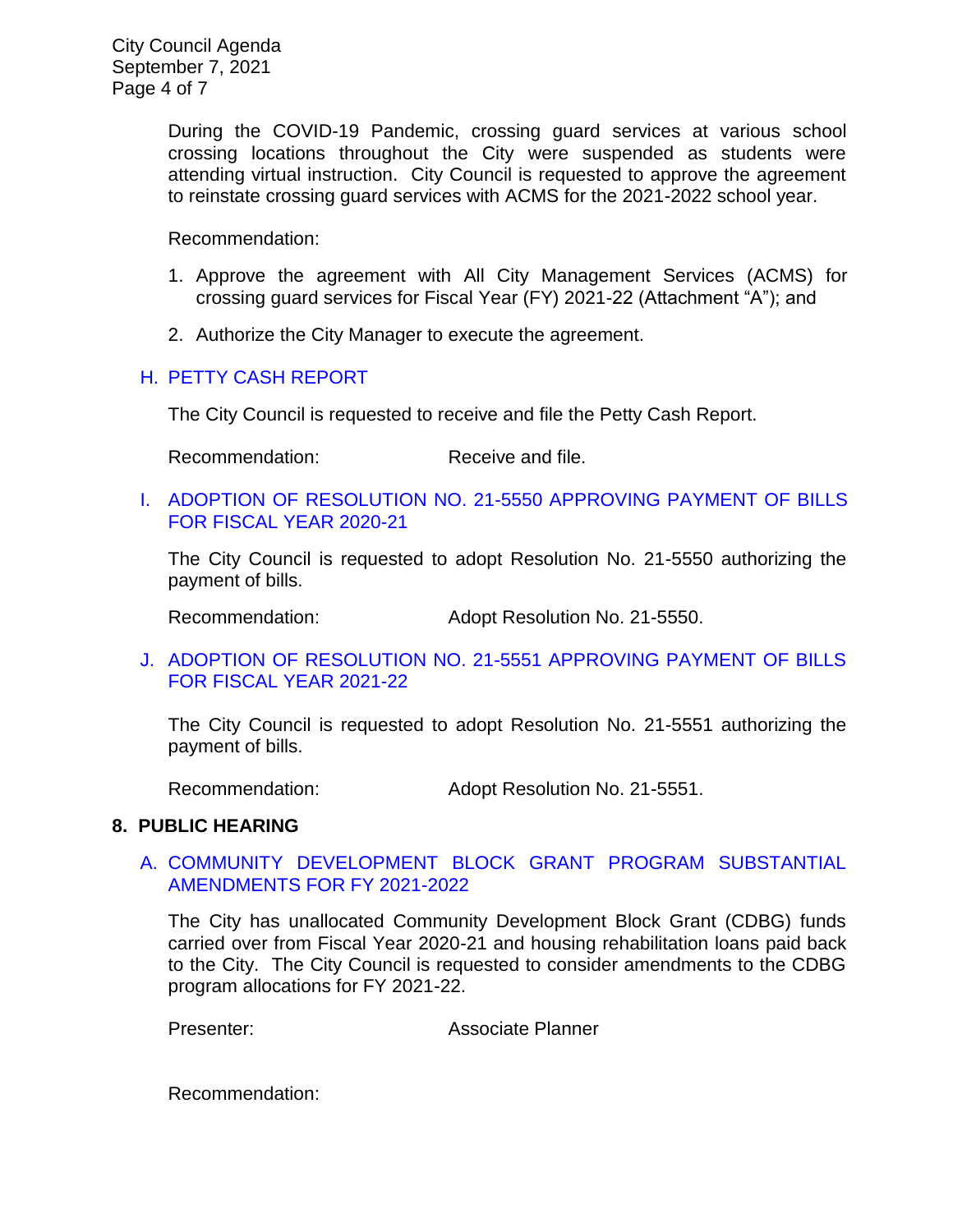City Council Agenda September 7, 2021 Page 5 of 7

- 1. Hold a public hearing regarding substantial amendments to the City's Community Development Block Grant (CDBG) programs for Fiscal Year (FY) 2021-22; and
- 2. Adopt Resolution 21-5549 approving substantial amendments to the CDBG program allocations for FY 2021-22.

### **9. UNFINISHED BUSINESS**

### A. [TEMPLE CITY CHAMBER OF COMMERCE](https://www.ci.temple-city.ca.us/DocumentCenter/View/16702/9A_Chamber-of-Commerce_Staff-Report_2021-09-07_v2-w-attachment)

City Council is requested to approve a one year professional services agreement with the Temple City Chamber of Commerce to continue the promotion of local businesses and provide public information services to the public.

Presenter: City Manager

Recommendation:

- 1. Approve a one-year professional services agreement with the Temple City Chamber of Commerce for business promotion and public information services (Attachment "A") for \$62,500; July 1, 2021 through June 30, 2022 and
- 2. Authorize the City Manager to execute the agreement.

#### **10. NEW BUSINESS**

### [A. DISCUSSION REGARDING 72 HOUR PARKING RESTRICTION EXEMPTION](https://www.ci.temple-city.ca.us/DocumentCenter/View/16721/16-10A_72-Hour-Parking-Exemption_v3)

At the July 20, 2021, City Council meeting, Mayor Pro Tem Sternquist asked staff to look into the development of a program that would provide residents with an exemption from the 72-hour parking restriction.

| Presenter: | City Manager and Public Safety Supervisor |
|------------|-------------------------------------------|
|            |                                           |

Recommendation: Provide direction as to how staff is to proceed regarding providing residents with an exemption from the 72 hour parking restrictions.

[B. DISCUSSION OF ORDINANCE NO. 17-1024, TITLE 2 \(ADMINISTRATION\),](https://www.ci.temple-city.ca.us/DocumentCenter/View/16703/10B_Art-in-Public-Places-Discussion_staff-report_Art-in-Public-Places_v3)  CHAPTER 6 (CITY [COMMISSIONS\), ARTICLE C \(ART IN PUBLIC PLACES](https://www.ci.temple-city.ca.us/DocumentCenter/View/16703/10B_Art-in-Public-Places-Discussion_staff-report_Art-in-Public-Places_v3)  [PROGRAM\) SECTION 5 \(DONATIONS AND OTHER CHARITABLE GIFTS\) OF](https://www.ci.temple-city.ca.us/DocumentCenter/View/16703/10B_Art-in-Public-Places-Discussion_staff-report_Art-in-Public-Places_v3)  [THE TEMPLE CITY MUNICIPAL CODE FOR THE ART IN PUBLIC PLACES](https://www.ci.temple-city.ca.us/DocumentCenter/View/16703/10B_Art-in-Public-Places-Discussion_staff-report_Art-in-Public-Places_v3)  [PROGRAM](https://www.ci.temple-city.ca.us/DocumentCenter/View/16703/10B_Art-in-Public-Places-Discussion_staff-report_Art-in-Public-Places_v3)

The proposed municipal code amendment would give first review of donations and other charitable gifts under the Art in Public Places Program to the Parks and Recreation Commission.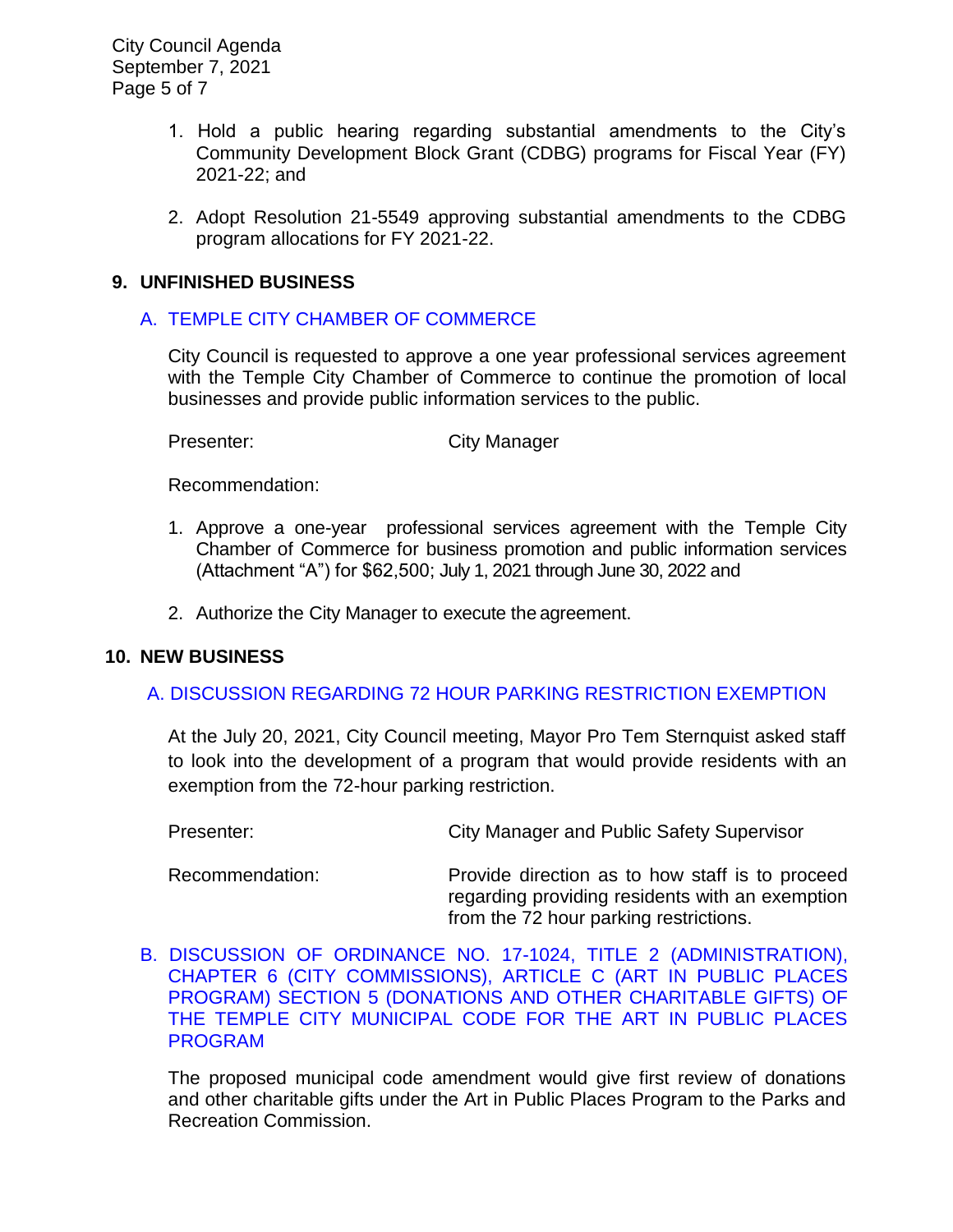City Council Agenda September 7, 2021 Page 6 of 7

Presenter: Parks and Recreation Director

Recommendation: The City Council is requested to discuss Ordinance No. 17-1024 amending Title 2, Chapter 6, Article C, Section 5 of the Temple City Municipal Code regarding the Art in Public Place Program.

# **11. UPDATE FROM CITY MANAGER**

# **12. UPDATE FROM CITY ATTORNEY**

- A. UPDATE ON SB9 (WITH COMMUNITY DEVELOPMENT DIRECTOR)
- B. UPDATE ON COUNTY, STATE, AND FEDERAL RENTAL MORATORIUMS

# **13. COUNCIL REPORTS REGARDING AD HOC OR STANDING COMMITTEE MEETINGS**

- A. SCHOOL DISTRICT/CITY STANDING COMMITTEE (Councilmember Man and Councilmember Chavez) – Formed 1/3/2012
- B. LAS TUNAS DOWNTOWN REVITALIZATION STANDING COMMITTEE (Councilmember Chavez and Mayor Yu) – Formed 2/18/2014
- C. FUTURE DEVELOPMENT OF CITY PROPERTIES STANDING COMMITTEE (Mayor Yu and Councilmember Man) – Formed 2/18/2014
- D. AUDIT STANDING COMMITTEE (Councilmember Chavez and Mayor Yu) – Formed 7/15/2014
- E. FACILITIES, PUBLIC WORKS, AND INFRASTRUCTURE STANDING **COMMITTEE** (Mayor Yu and Councilmember Man) – Formed 4/4/2017
- F. PRIMROSE PARK ART ELEMENT AD HOC (Councilmember Vizcarra and Mayor Yu) – Formed 5/19/20
- G. CITY BASED HOMELESS PLAN STANDING COMMITTEE (Councilmember Vizcarra and Mayor Pro Tem Sternquist) – Formed 3/16/21

### **14. COUNCIL ITEMS SEPARATE FROM THE CITY MANAGER'S REGULAR AGENDA**

- A. COUNCILMEMBER MAN
- B. COUNCILMEMBER VIZCARRA